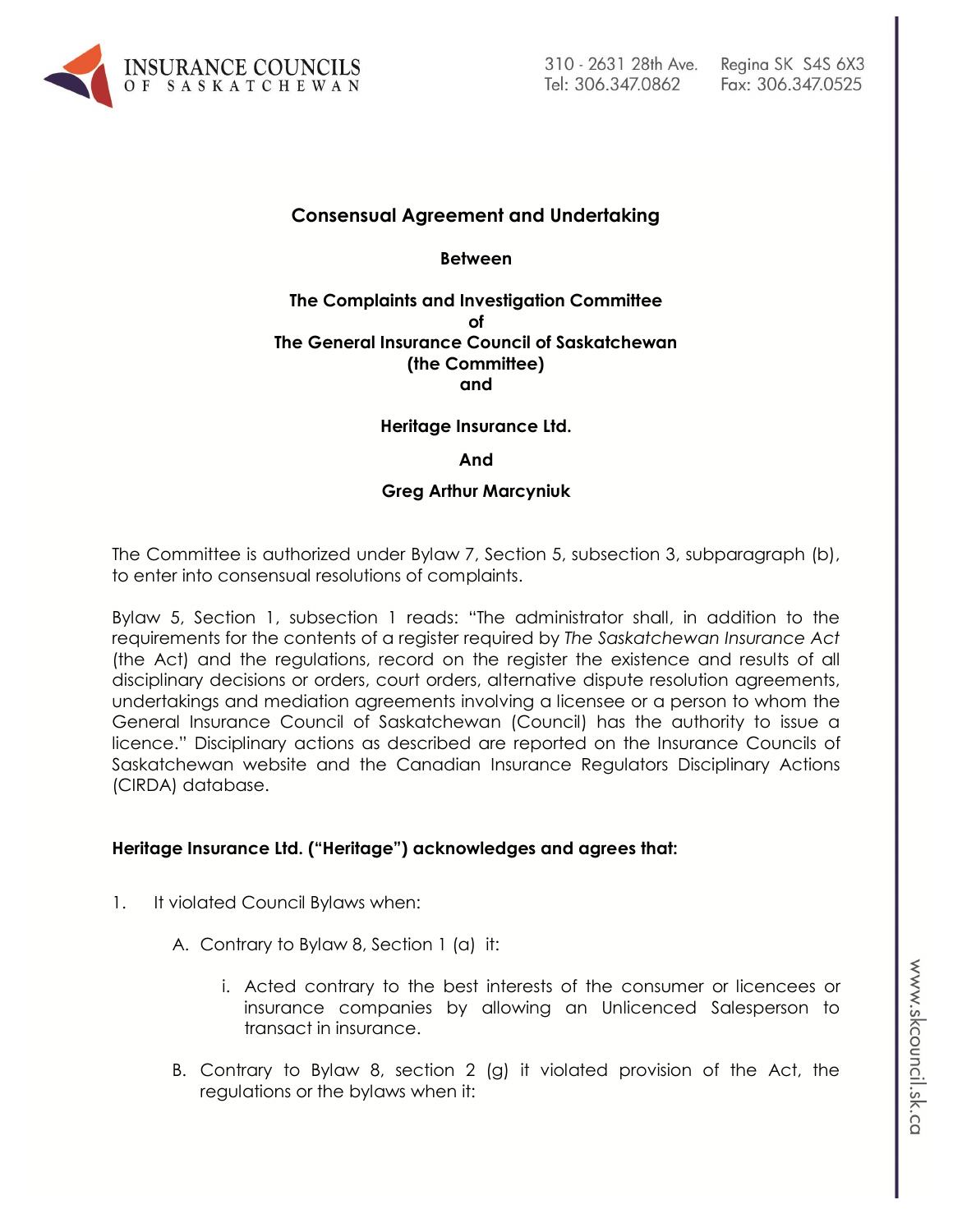- i. Acted contrary to Section 418. When it appointed, permitted or authorized any person to do any of the things in respect of which a licence is required unless the person is the holder of a subsisting licence.
- ii. Acted contrary to Section 444. When it compensated an unlicensed individual for sales of insurance while they did not hold an active licence.

## **Greg Arthur Marcyniuk (Marcyniuk) acknowledges and agrees that:**

- 2. Marcyniuk violated Council Bylaws when:
	- A. Contrary to Bylaw 8, Section 2, subsection (r)
		- i. Failed to exercise reasonable and prudent oversight when acting in a supervisory capacity.
- 3. Heritage and Marcyniuk's rights to appear before a Discipline Committee of Council have been explained to them and they fully understand their rights and/or obligations under Council Bylaw 10;
- 4. Heritage and Marcyniuk waive their rights to appear before a Discipline Committee and undertake not to exercise any appeal rights they may have under Council Bylaw 10, Section 3 or the Act as it relates to matters set out in this Consensual Agreement and Undertaking (Agreement).
- 5. This Agreement does not preclude Council from pursuing any other investigations against Heritage and/or Marcyniuk for activities not identified in this Agreement that may be in violation of Council Bylaws or the Act.
- 6. Heritage and Marcyniuk have been advised by the Committee that it is in their best interests to obtain independent legal advice before entering into this Agreement.
	- a. Heritage and Marcyniuk have obtained such independent legal advice and are satisfied with the same, prior to executing this Agreement, or
	- b. Heritage and Marcyniuk have willingly chosen not to obtain such advice prior to executing this Agreement.
- 7. Heritage and Marcyniuk hereby affirm that they have read and understood the terms of this Agreement, and are signing it voluntarily and of their own free will.